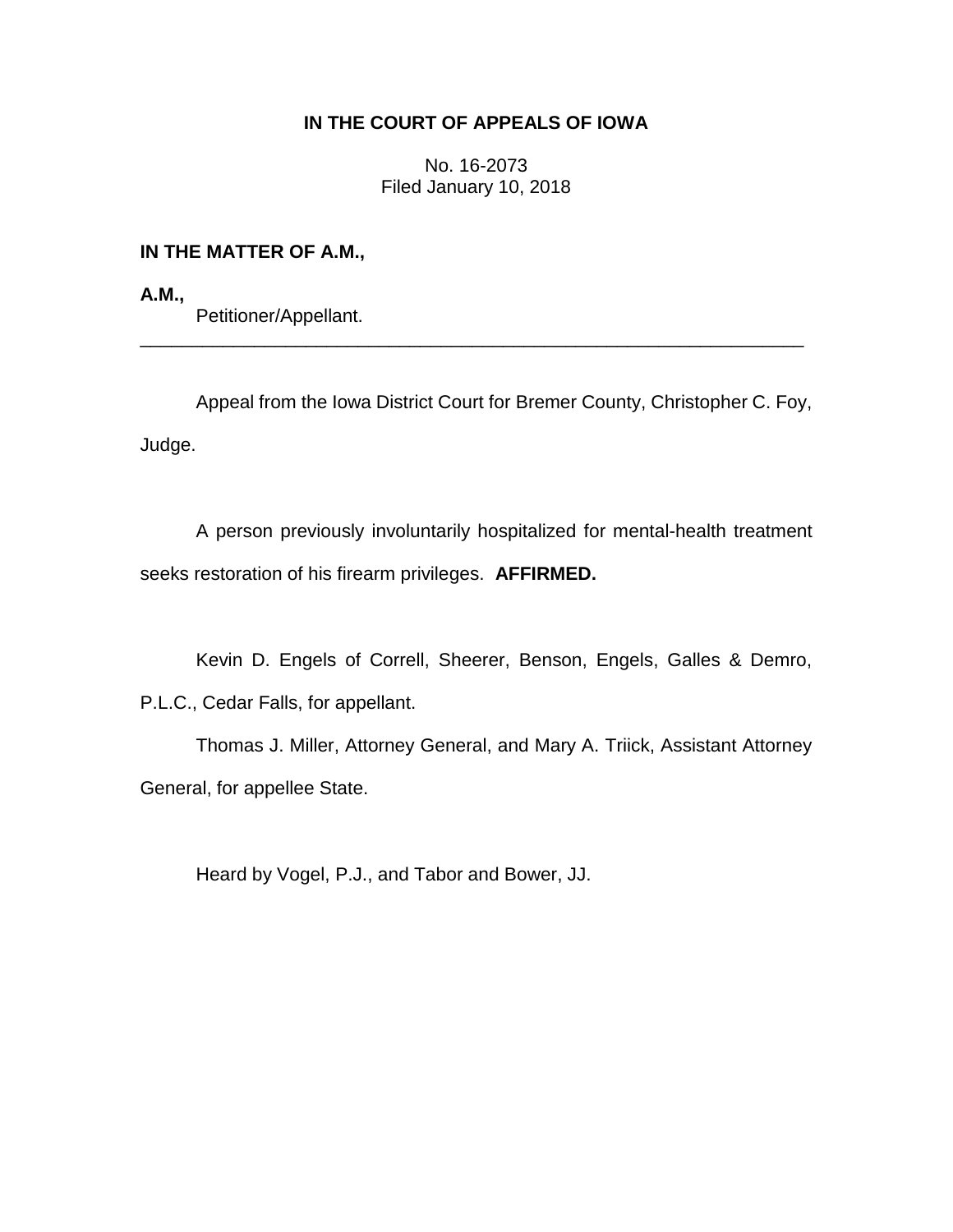## **TABOR, Judge.**

 $\overline{a}$ 

A.M. appeals the district court's refusal to restore his firearm rights under Iowa Code section 724.31 (2016). After reviewing the available record, we reach the same conclusion as the district court—A.M. did not present sufficient evidence to show he would not be likely to act in a manner dangerous to public safety. Accordingly, we affirm.

## **I. Background Facts and Prior Proceedings**

In 2010, then twenty-year-old A.M. was abusing alcohol; by his own account, he drank almost every day. He also suffered from depression starting in high school. And although A.M. was prescribed medication, he refused to take it.

After a night of heavy drinking<sup>1</sup> in March 2010, A.M. contacted Shane Hoff, who was a Bremer County Sheriff's Deputy and a family friend. A.M. was driving his brother's truck and asked Hoff to follow him home; Hoff, who was on patrol duty, refused two separate requests and told A.M. not to drive if he was drunk. But A.M. drove anyway and sideswiped a bridge with his brother's truck. A.M. again contacted Deputy Hoff and asked him to survey the damage to the truck. Hoff stopped by the home of A.M.'s mother to inspect the truck and talk to A.M.

After Deputy Hoff left, A.M. grew more distraught and decided to commit suicide with his mother's shotgun. Once A.M.'s mother awoke and realized her son's plans, they ended up struggling over the gun. A.M.'s thirteen-year-old sister helped by distracting A.M. so their mother could hide the gun. A.M. became enraged and assaulted his mother and sister, as well as a neighbor to whose house

<sup>&</sup>lt;sup>1</sup> A.M. reported drinking twenty beers that evening, and his blood alcohol level was 0.171 when tested.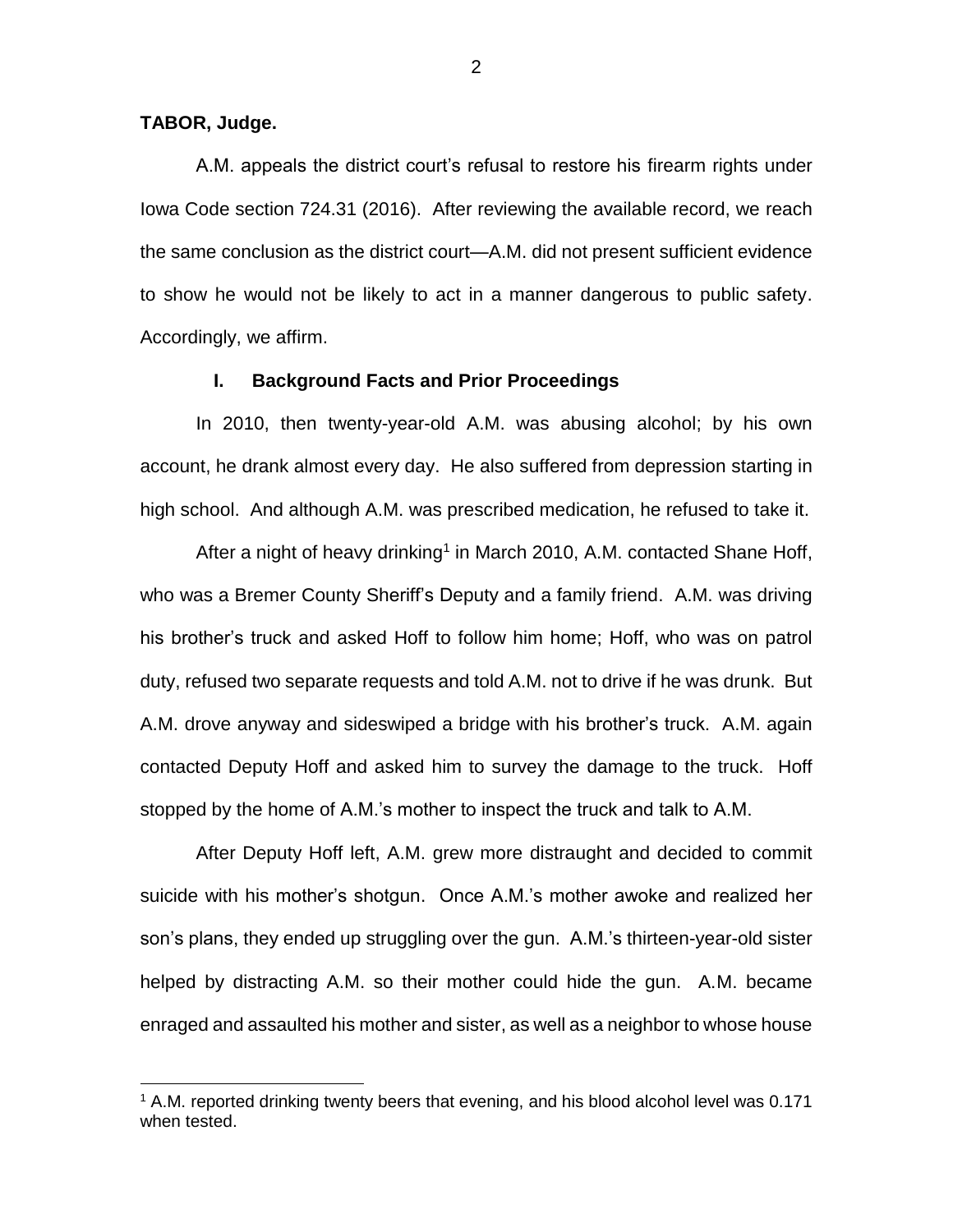they ran for help. After responding to a 911 call, Deputy Hoff arrested A.M., who was charged with burglary and assault.<sup>2</sup> All three of A.M's assault victims required medical attention for their injuries.

As a result of the violent incident, A.M.'s mother initiated civil commitment proceedings, writing in the application under Iowa Code section 229.6 that this was "not the first time that [A.M.] has gotten this way with me or family members." Once at the hospital, A.M. didn't want to disclose why he was there and wouldn't take responsibility for his actions. Psychological testing confirmed A.M.'s problems with anger management and substance abuse. Specifically, the psychologist's March 7, 2010 report opined that A.M. was "at risk of ongoing problems with poor control over his aggressive impulses." A medical doctor reported A.M. "minimized any depressive symptoms" and assessed him as having "probable alcohol dependence versus abuse."

The hospital discharged A.M. to outpatient mental-health and substanceabuse treatment. He continued treatment for "a couple of months" after his discharge. He also completed substance abuse counseling as a requirement of his probation. A.M. took the medication prescribed to him for a few months after his discharge. When he believed he was better, he stopped taking the medication without consulting a doctor. A.M. also abstained from alcohol for a couple of years after his discharge fearing he wouldn't be able to handle himself if he resumed drinking. But he eventually returned to occasionally consuming alcohol.

 $\overline{a}$ 

3

 $2$  A.M. was convicted of burglary in the third degree, two counts of assault causing injury, and one count of simple assault. He received a deferred judgment on the felony burglary and served a jail sentence on the assault charges.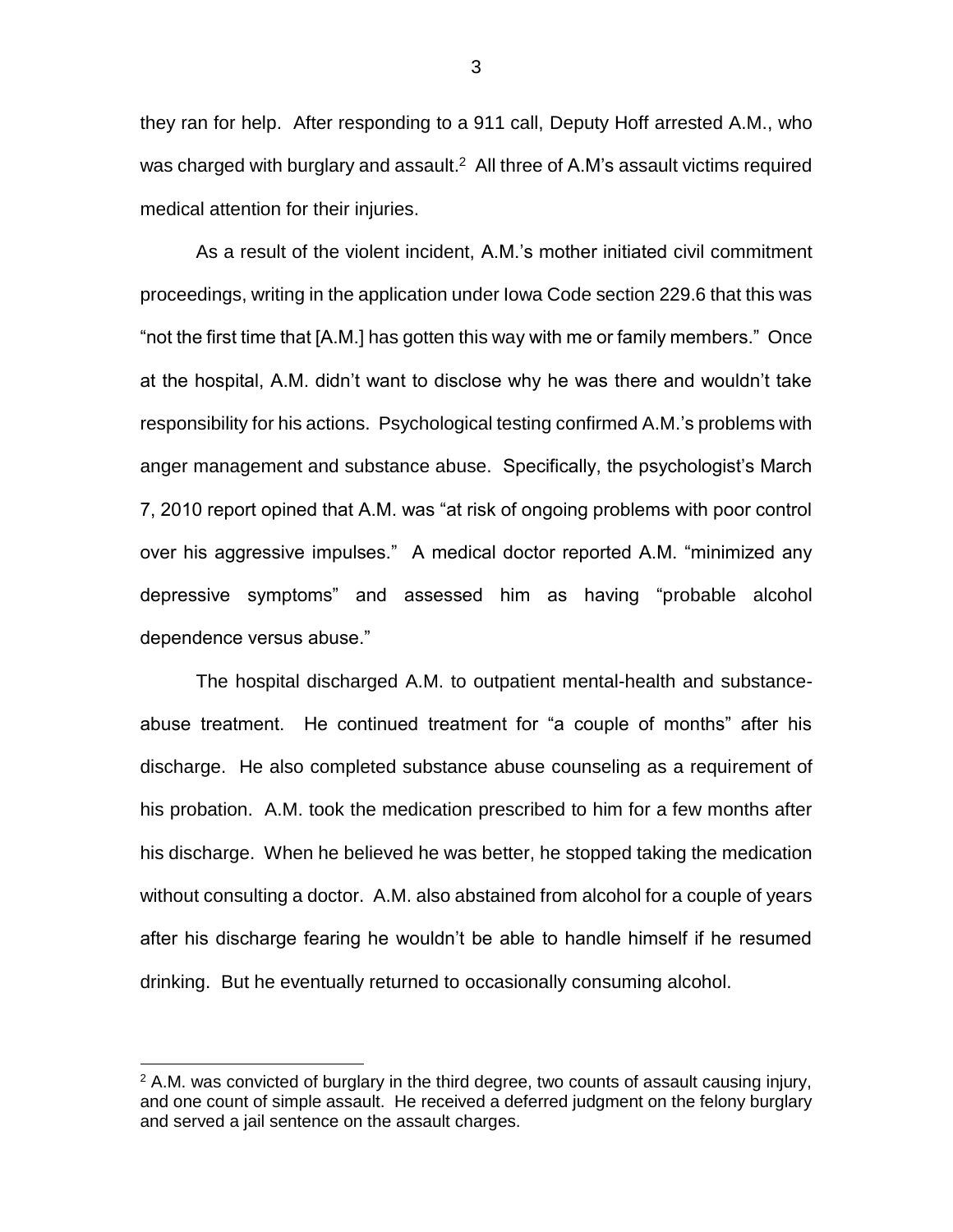A.M. started a romantic relationship shortly after he was released from the hospital, and he married in 2013. The couple had a son in the spring of 2015. A.M. also opened his own full-time painting business.

As a result of his involuntary hospitalization, A.M. lost his firearm privileges in accordance with 18 U.S.C.  $\S$  922(d)(4) and (g)(4).<sup>3</sup> Wishing to someday teach his son to hunt, A.M. filed a petition to restore his privileges under Iowa Code section 724.31. As required by statute, the district court ordered a hearing on the matter in November 2016. *See* Iowa Code § 724.31(3) (requiring court to consider evidence in a closed proceeding). The provision also mandated the court receive evidence, offered by petitioner A.M., concerning all of the following:

a. The circumstances surrounding the original issuance of the order or judgment that resulted in the firearm disabilities imposed by 18 U.S.C. § 922(d)(4) and (g)(4).

b. The petitioner's record, which shall include, at a minimum, the petitioner's mental health records and criminal history records, if any.

c. The petitioner's reputation, developed, at a minimum, through character witness statements, testimony, and other character evidence.

d. Any changes in the petitioner's condition or circumstances since the issuance of the original order or judgment that are relevant to the relief sought.

## *Id.*

 $\overline{a}$ 

A.M. provided his mental-health records from March 2010. A.M. also

offered his criminal-history records showing only speeding tickets since the time of

the burglary and assaults.

 $3$  The record does not show that A.M. is prohibited from possessing a firearm based on committing a misdemeanor crime of domestic violence. *See* Iowa Code § 724.26.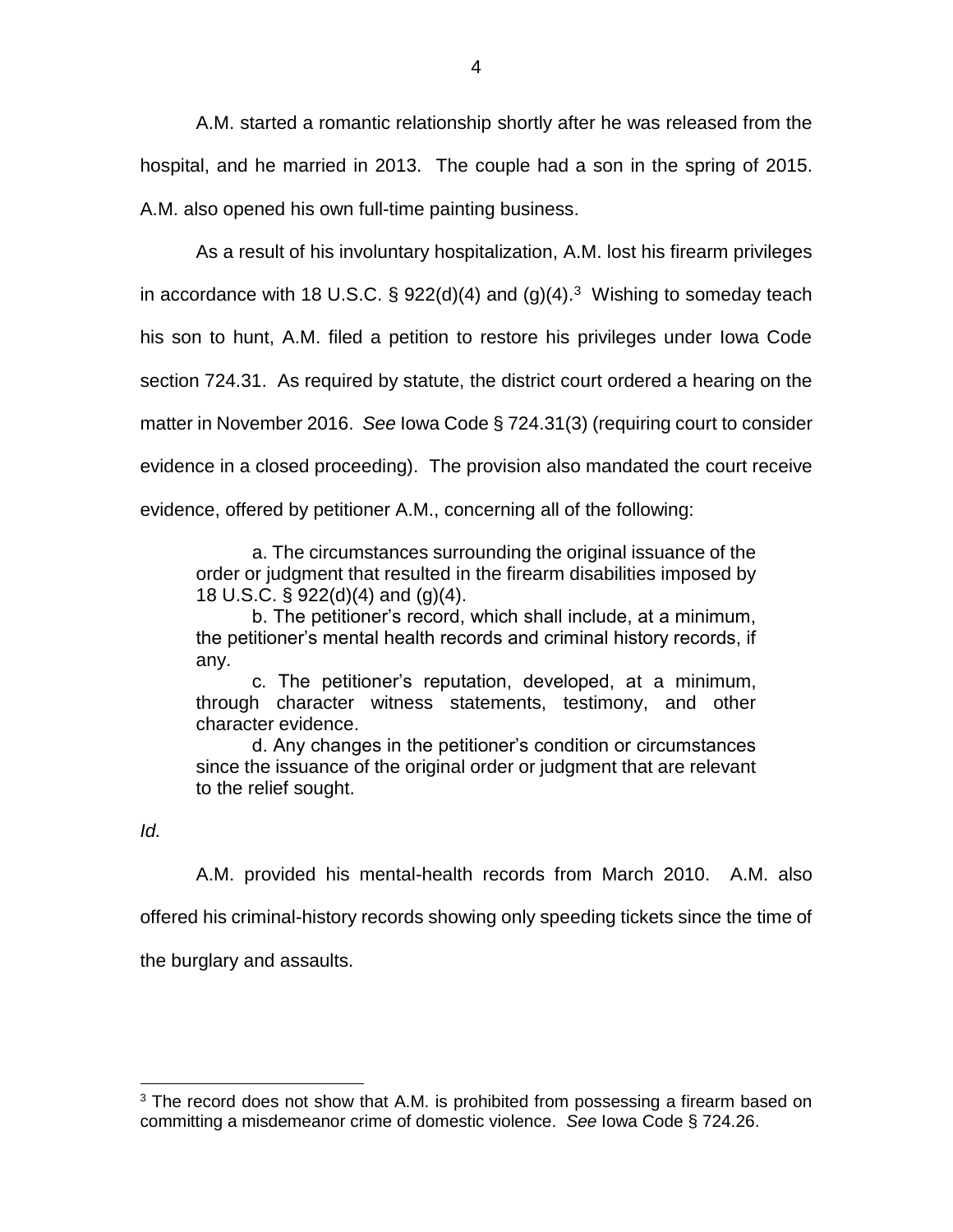As far as his reputation, A.M. called his mother and Deputy Hoff as character witnesses. Deputy Hoff testified he had known A.M. for eleven years through A.M.'s family. He maintained a personal relationship with A.M.; they played on the same softball team. The deputy testified he thought about quitting his job because of the 2010 incident with A.M., believing it was "his fault" as an officer and friend, and that he "should have done more" to prevent A.M. from committing the assaults. But Deputy Hoff testified he didn't "have any fears of [A.M.] possessing or owning firearms."

A.M.'s mother testified she initiated the civil commitment process in 2010 because she wanted to get A.M. help for his drinking and did not believe he was likely to seek help on his own. She testified she now has a good relationship with A.M. and in the intervening years her son has become "a different person." She told the court she had no worries about A.M. having his firearm privileges reinstated. A.M. also testified in support of his petition.

Both the county attorney and an assistant attorney general, representing the Department of Human Services (DHS), appeared and questioned witnesses. After the hearing, the county attorney filed a statement in support of A.M.'s petition. The DHS did not join that statement. After considering the evidence, the district court denied A.M.'s petition reasoning "too little time" had passed since A.M.'s commitment and noting A.M.'s "only long-term change" is that he no longer drinks alcohol in excess.

A.M. filed a motion to amend, enlarge, or modify in light of the county attorney's statement of support. The district court denied the motion, noting it

5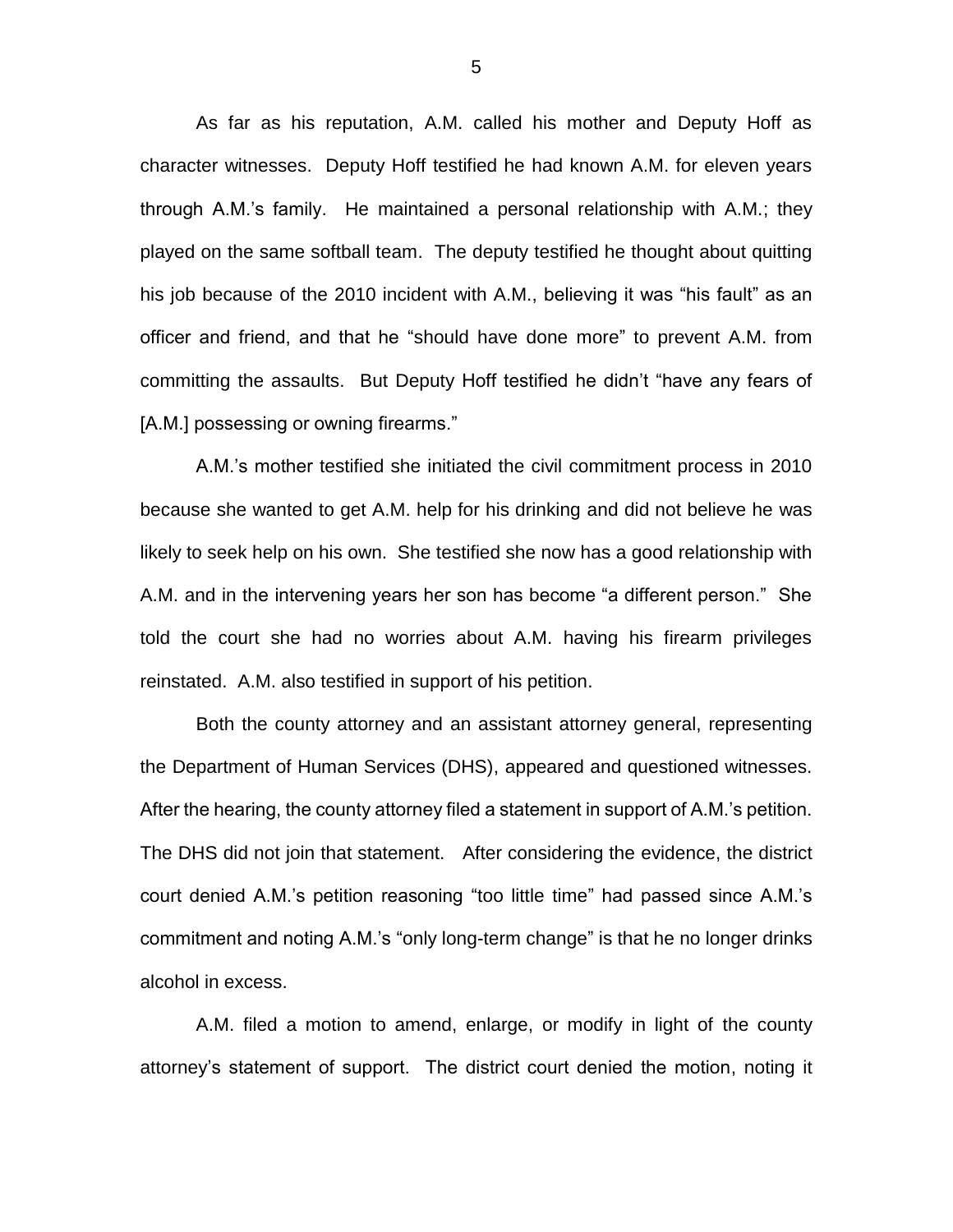considered the statement of support when reaching its conclusion. A.M. now appeals.

## **II. Scope and Standard of Review**

By statute, our review of the district court's denial of relief is de novo. Iowa Code § 724.31(4). Under a de novo review, "we make an independent evaluation of the totality of the circumstances as shown by the entire record." *State v. Howard*, 509 N.W.2d 764, 767 (Iowa 1993). But because the district court had the opportunity to observe the witnesses and evaluate their credibility firsthand, we give deference to its factual findings. *See State v. Fleming*, 790 N.W.2d 560, 563 (Iowa 2010); *see also In re E.C.*, No. MISC-107-89, 2015 WL 4112097, at \*4 (N.J. Super. Ct. App. Div. July 8, 2015) (giving deference to trial court's factual assessments in appeal from refusal to expunge commitment record in effort to regain firearm privileges).

### **III. Analysis**

Federal law prohibits A.M. from possessing a firearm. *See* 18 U.S.C.  $\S$  922(g)(4) ("It shall be unlawful for any person . . . who has been adjudicated as a mental defective or who has been committed to a mental institution" to possess any firearm or ammunition). Congress enacted this prohibition as part of the Gun Control Act of 1968. *See* Nash E. Gilmore, Note, *A Bridge Over Troubled Water: The Second Amendment Guarantee for the Previously Mentally Institutionalized*, 86 Miss. L.J. 1, 14–15 (2017) [hereinafter Gilmore].

From 1968 until 1992, people seeking restoration of their firearm privileges were required to apply for relief to the director of the Bureau of Alcohol, Tobacco, and Firearms (ATF) under 18 U.S.C. § 925(c). *Id*. at 15–16. Until 1986, only those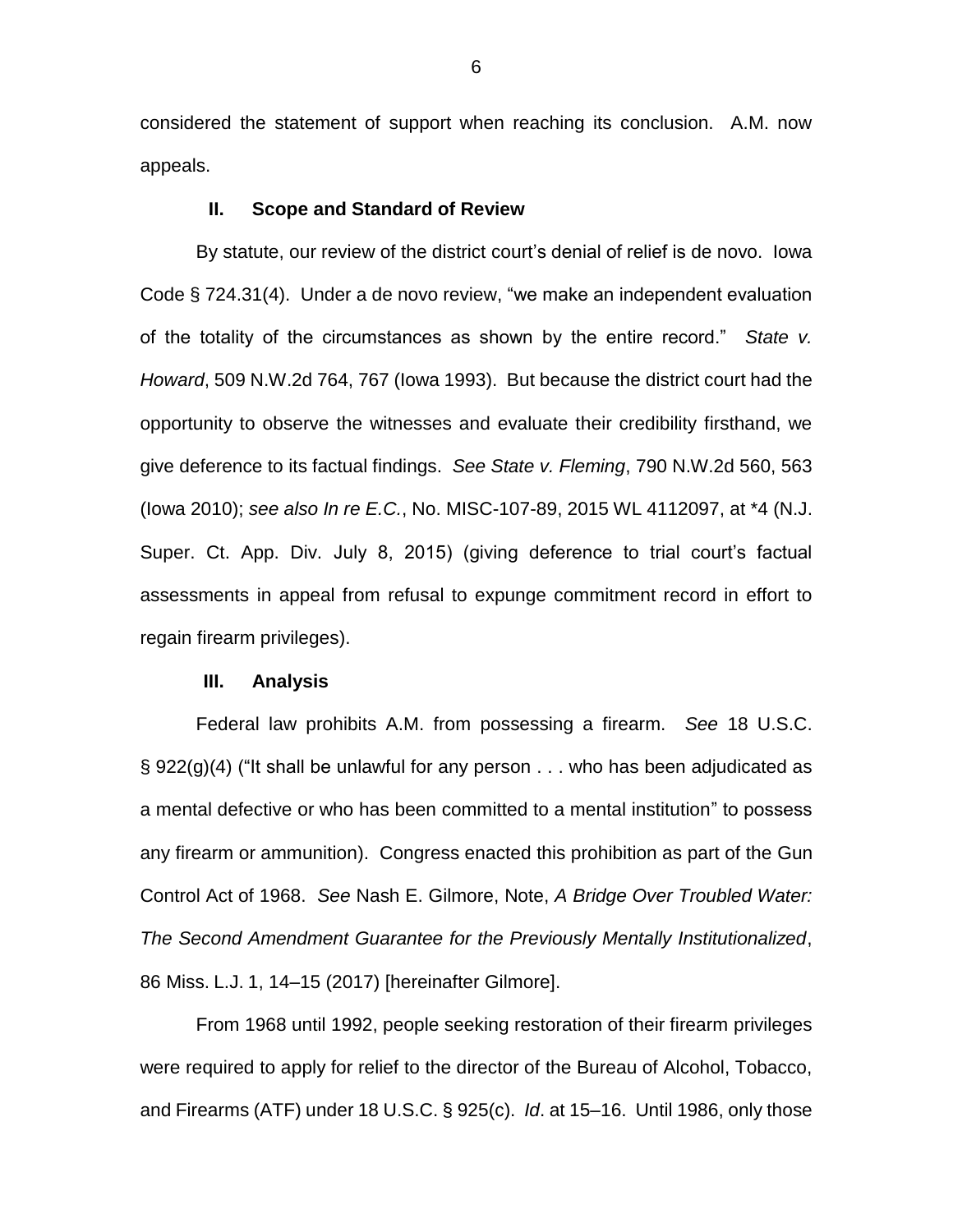banned from possessing firearms due to certain felony convictions could seek restoration. *U.S. Dep't of Treasury v. Galito*, 477 U.S. 556, 558 (1986). Then Congress redrafted section 925(c) using broader language to permit people previously committed to a mental institution or classified as "a mental defective" to petition the ATF for restoration of their firearm privileges. *Id.* at 559. If the ATF director concluded a person "[would] not be likely to act in a manner dangerous to public safety and that granting of the relief would not be contrary to the public interest," then the person's firearm privileges would be reinstated. Gilmore, at 16.

Congress defunded the ATF program in 1992 making it functionally impossible to reinstate a person's firearm privileges under § 925(c). *See id.* Then "[i]n 2008, in the wake of the Virginia Tech shootings, Congress realized the importance of a well-maintained and accurate National Instant Check System (NICS)." *Id*. at 17. Congress authorized federal grants to help states provide more reliable records to the NICS. *See* NICS Improvement Amendments Act of 2007, Pub. L. No. 110–180, §§ 103–105, 122 Stat. 2568–70, 2559 (2008). But as a condition of the grants, Congress required states to establish restoration methods similar to the defunded ATF program. *See* Gilmore at 17*.* As part of their relief programs, states must instruct reviewing courts to consider the applicant's record and reputation when making two determinations: (1) the person "will not be likely to act in a manner dangerous to public safety" and (2) "the granting of relief would not be contrary to the public interest." *See Franklin v. Lynch*, No. 3:16-cv-36, 2016 WL 6879265, at \*3, \*6 (W.D. Penn. Nov. 21, 2016). In January 2011, our legislature enacted Iowa Code section 724.31 in response to the federal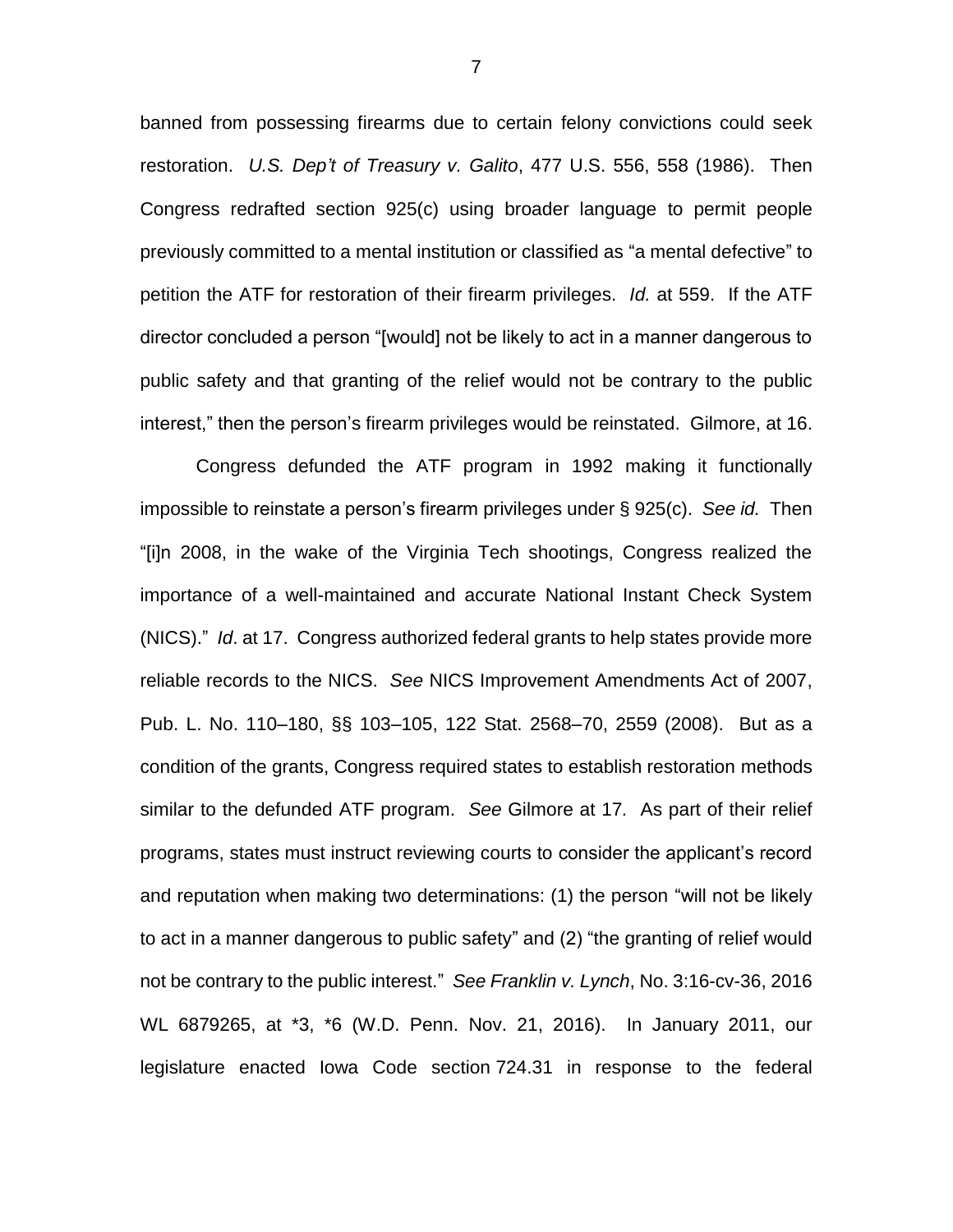legislation. *United States v. Johnson*, No. CR15-3035-MWB, 2016 WL 212366, at \*5 (N.D. Iowa Jan. 19, 2016). We have no case law interpreting section 724.31.

### **A. A.M.'s Petition for Restoration of Firearm Privileges**

Section 724.31(3) required the district court to consider evidence offered by A.M. in four categories: (1) the circumstances of the incident resulting in his loss of firearm privileges; (2) A.M.'s mental health and criminal history records; (3) his reputation, developed, at a minimum, through character witness statements or testimony; and (4) any changes in A.M.'s condition or circumstances since his involuntary hospitalization relevant to restoring his firearm privileges. If, after considering such information, the court finds, by a preponderance of the evidence, A.M. "will not be likely to act in a manner dangerous to the public safety and that the granting of the relief would not be contrary to the public interest," then the court must grant relief. *See* Iowa Code § 724.31(4).<sup>4</sup>

Here, the district court did not find that A.M. met his burden. In our de novo review, we will examine the quality of the evidence offered by A.M. in each category and decide for ourselves whether it satisfies the public-safety and publicinterest tests for restoration of his firearm privileges.

We start with the circumstances of the March 2010 incident. Significantly, the violent event giving rise to A.M.'s involuntary hospitalization involved a

 $\overline{a}$ 

<sup>&</sup>lt;sup>4</sup> The Iowa Code does not define either of these standards, likely because Congress conditioned federal funding on the inclusion of this language and our legislature simply adopted it. *See Franklin*, 2016 WL 6879265, at \*3, \*6. We read the public-safety prong as akin to Iowa's danger-to-self-or-others standard for serious mental impairment. *See In re J.P.*, 574 N.W.2d 340, 343 (Iowa 1998) (citing definition in Iowa Code section 229.1). We read the public-interest prong "to reach concerns other than 'public safety.' Otherwise, the 'not contrary to the public interest' provision would be surplusage." *See In E.C*., 2015 WL 4112097, at \*7.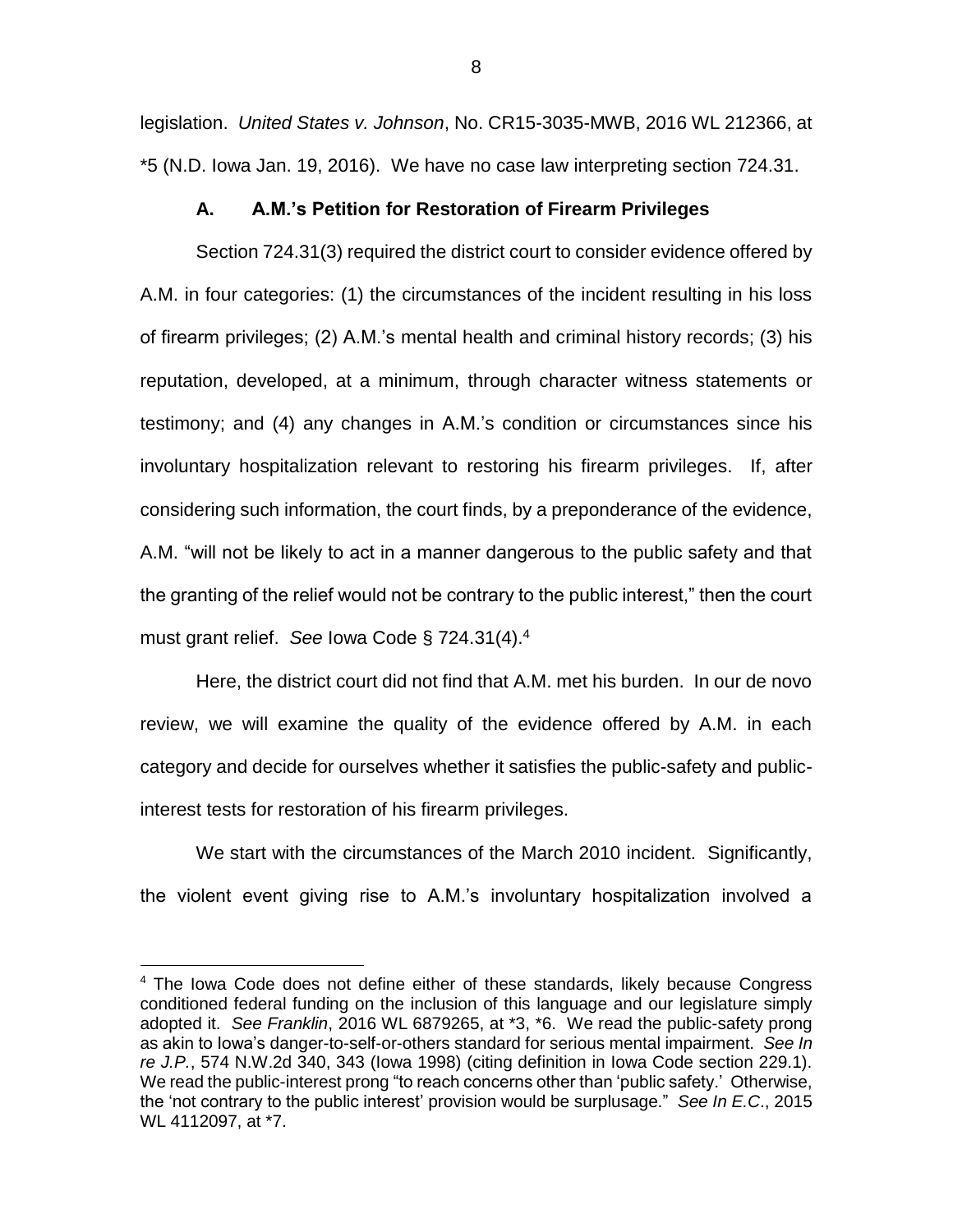shotgun, the same type of firearm A.M. wishes to obtain for hunting purposes. Because A.M.'s hospitalization followed his desperate efforts to acquire his mother's shotgun when he was feeling suicidal and because he was willing to assault others to achieve his goal, we are more reluctant to find A.M. has shown he "will not be likely to act in a manner dangerous to the public safety." *See id.* § 724.31(3)(a) (requiring courts to consider "circumstances surrounding the original issuance of the order" that resulted in the firearm disability); *see also Nickel v. Melson*, 825 F. Supp. 2d 187, 192–93 (D.D.C. 2011) (noting underlying offense involving explosives weighed against reinstatement of privilege to possess explosives); *In re Mulioli*, Misc. No. 93-MC-249, 1994 WL 80822, at \*1 (E.D. Pa. Mar. 7, 1994) (considering underlying offense giving rise to firearm prohibition involved a firearm when refusing restoration of firearms privilege). The circumstances of the original incident were serious and exposed volatility in A.M.'s behavior that was exacerbated by his mental-health struggles and alcohol dependence.

Which brings us to the second category—A.M.'s mental health and criminal records. On the criminal side, A.M. satisfied the terms of his probation for the deferred judgment including substance-abuse counseling. And other than traffic tickets, A.M. had been a law-abiding citizen for the past six plus years. On the issue of his mental health and alcohol dependence, we have less up-to-date information. A.M. successfully discharged from his outpatient treatment program following his involuntary hospitalization in 2010. But A.M. did not explain what constituted a successful discharge or what insights he gained from counseling. Without these details, we do not know if his completion of the outpatient program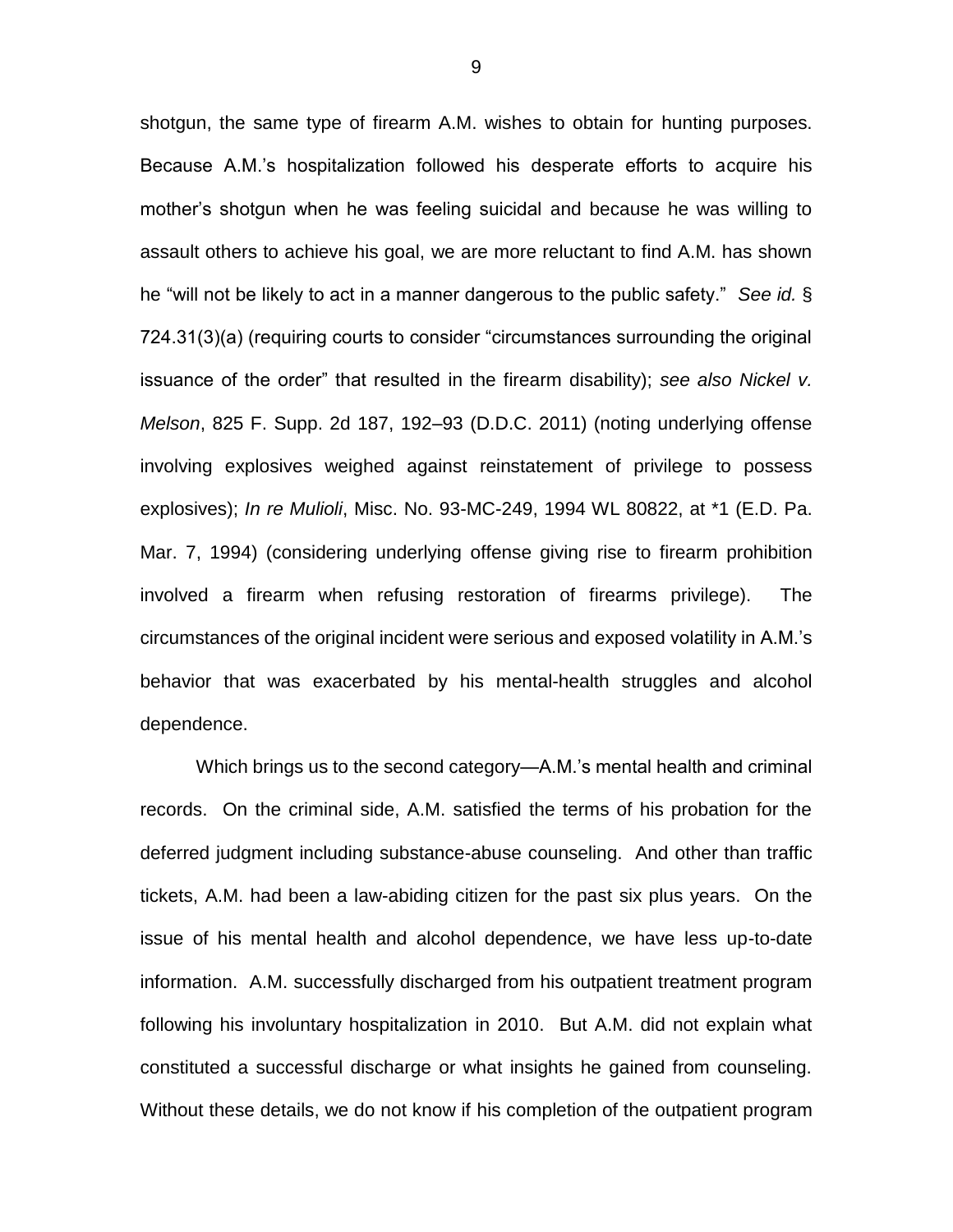and counseling addressed long-term issues or immediate problems. We also don't know if additional treatment or counseling was recommended.

The district court noted A.M. "has not received any mental health treatment or counseling since his involuntary hospitalization was closed." The court acknowledged A.M. may not need "any outside help to avoid a repeat of what happened in March 2010" but concluded "without more of a track record, the court questions whether a string of bad luck or an unfortunate combination of stressors and difficulties still might lead [A.M.] to 'snap' and engage in conduct that caused him and his family problems back in March 2010." We give deference to the district court's hesitation.

A.M. provided his psychological and medical reports from 2010 only. We have no mental health records or assessments from the intervening six years. A recent evaluation would have assisted the district court in deciding if A.M. required any long-term counseling or treatment and if he could be trusted with a firearm. In addition, A.M.'s own testimony raised concerns. When A.M. was discharged, he was still taking antidepressants. But he chose to stop doing so without consulting a physician. A.M. did not present testimony from a physician or therapist approving his decision to stop the medication or indicating A.M. would not benefit from the medication now. While we do not suggest a person seeking restoration of firearm privileges would always need testimony from a health professional, the statute does require "at a minimum" the presentation of the petitioner's mental-health records. Given A.M.'s unilateral decision to stop taking his prescribed medication, we believe additional evidence would have been helpful in meeting his burden of proof.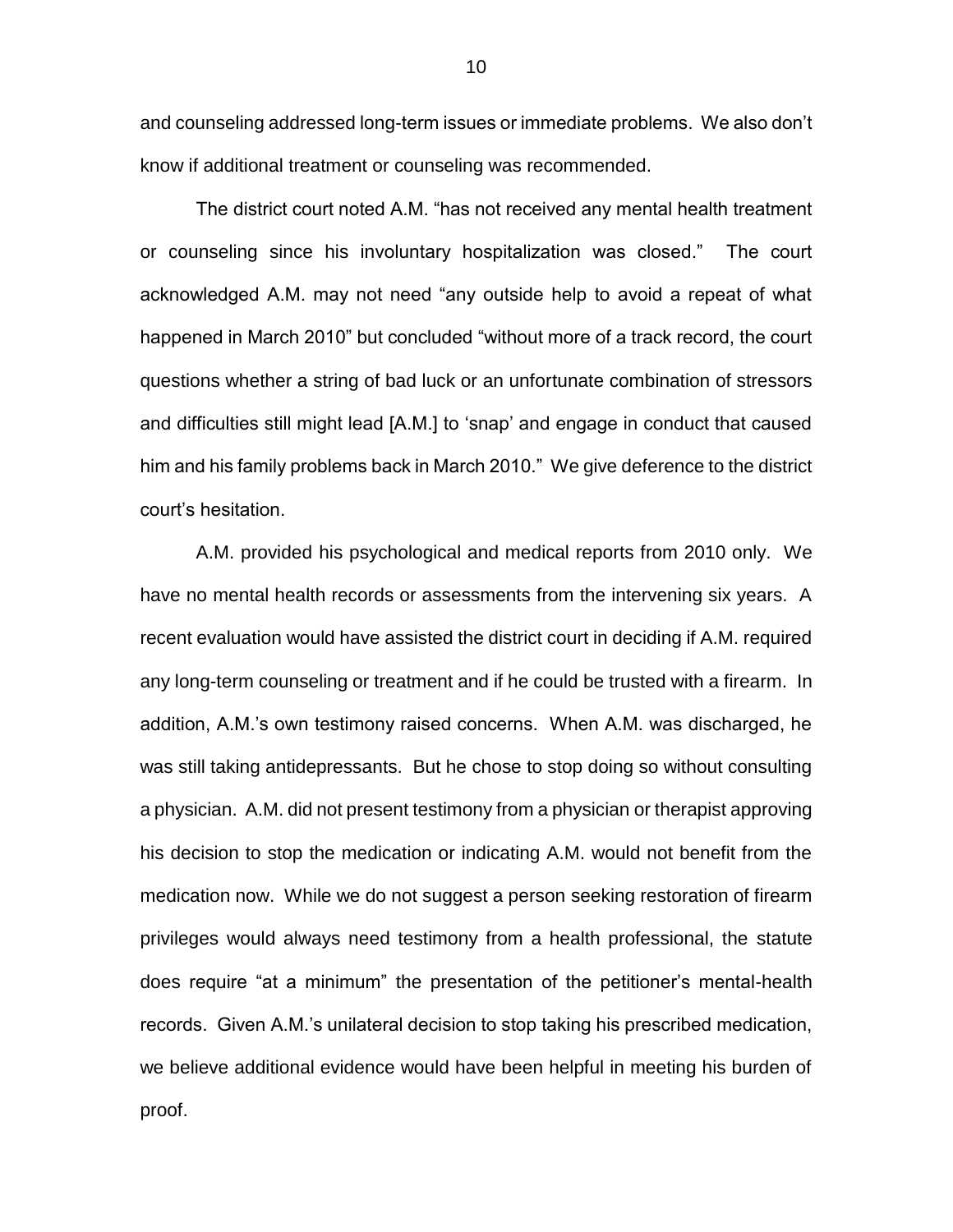A.M.'s testimony also raised doubts about his attention to the alcohol dependence identified in his 2010 records. Despite his uncertainty whether he could handle the effects of alcohol, A.M. admitted he no longer abstains from alcoholic beverages and uses his brother as a chaperone when he drinks. A.M. testified he consumes alcohol on "rare occasions" but doesn't drink "more than one or two drinks" at a time. More troubling is that both of his character witnesses, his mother and Deputy Hoff, testified A.M. no longer drank. Their testimony suggests A.M. has not been forthright about his decision to drink on occasion. In fact, Deputy Hoff specifically testified he asked A.M.'s brother if A.M. still drank and the brother denied it. Further, as the district court highlighted, A.M. "is not involved in AA or any other kind of support group." The record left lingering questions about the danger of A.M. falling back into substance abuse.

As for the third category, A.M. presented evidence he has cultivated a positive standing in the community. He is actively involved in a local softball league. His business has a good reputation, and clients trust him. He is a responsible father. These facts indicate A.M. is able to respond appropriately in a variety of situations. Our only hesitation here is the reputation evidence was predictably one-sided. A.M.'s character witnesses were not neutral, disinterested parties. Our consideration of Deputy Hoff's testimony must include his personal association with A.M. and A.M.'s family. Although A.M. presented Deputy Hoff as the responding officer the night of the incident, Deputy Hoff also has a decadelong relationship with A.M. Deputy Hoff questioned his own response to A.M.'s crisis and indicated he felt responsible for the incident getting out of control. Given

11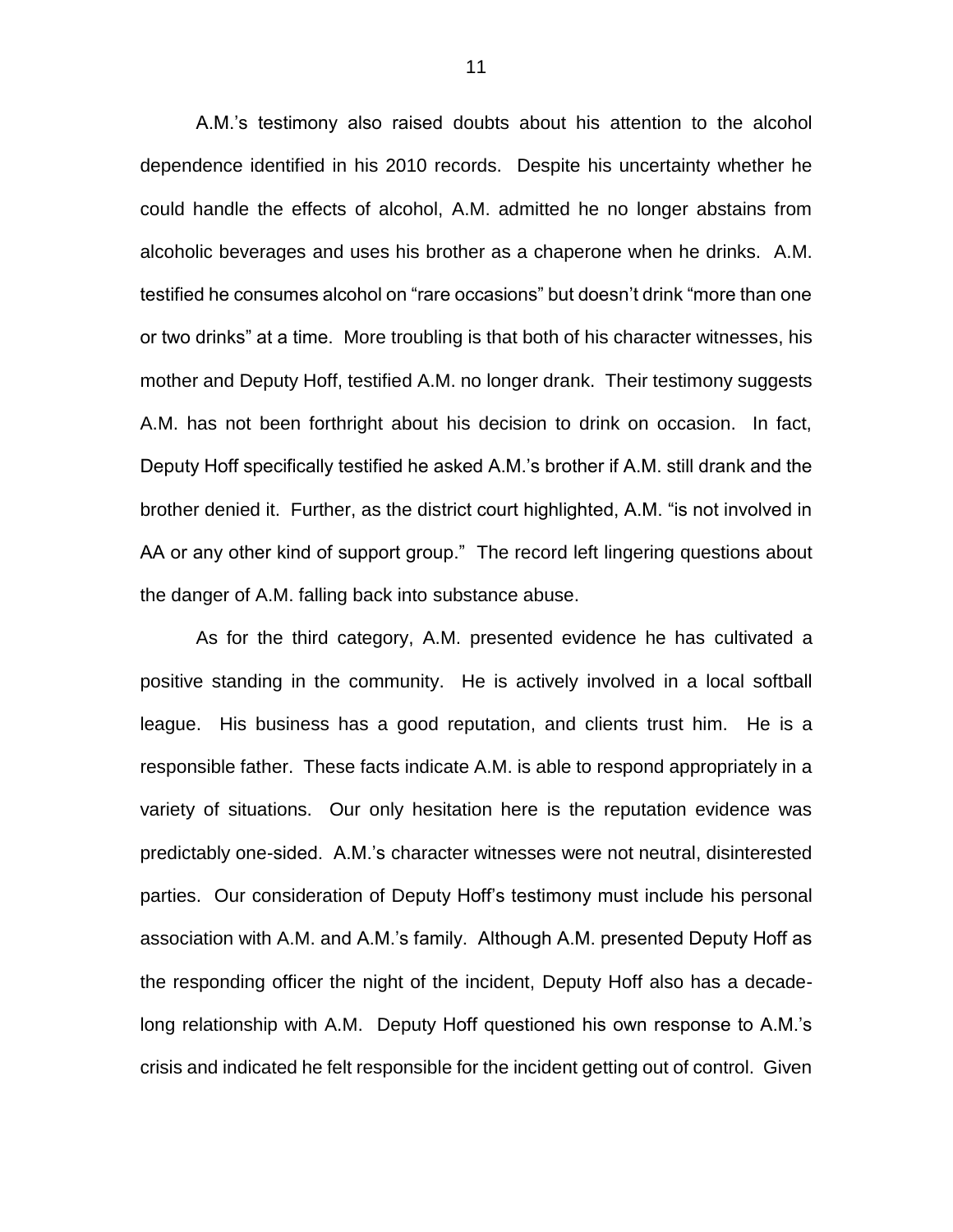Deputy Hoff's affection toward A.M. and expressed concerns that he is to blame for A.M.'s conduct, his testimony cannot be taken as wholly objective.

Similarly, while the testimony of A.M.'s mother offered a glowing picture of her son's progress, her views cannot be held up as unbiased. We recognize A.M.'s mother was one of his victims in 2010 and her application led to his involuntary hospitalization. But any mother's support for her child can naturally color her objectivity. *See generally Wiseman v. Cornish*, 53 N.C. (8 Jones) 218, 219–20 (1860) (recognizing "[t]here is no rule of law, that the relation of mother to the party 'naturally gives a bias to her statements'" but leaving consideration to the fact finder).

Because the only witnesses called by A.M. to testify were close to him and may not have been objective, the court's ability to "conduct a systematic inquiry" into the wisdom of restoring A.M.'s firearm privileges was significantly hampered. *See Mullis v. United States*, 230 F.3d 215, 219–20 (6th Cir. 2000) ("Unlike the ATF, the court cannot canvas the circle of neighbors and acquaintances who may have negative information concerning such things as the applicant's tendency toward violence or use of drugs and alcohol.").<sup>5</sup> Relying on the same record on appeal, our ability to assess A.M.'s reputation and character is likewise limited.

 $\overline{a}$ 

 $5$  The Sixth Circuit quoted a congressional appropriations committee report explaining why it withheld funds for ATF investigations: "After ATF agents spend many hours investigating a particular applicant[,] they must determine whether or not that applicant is still a danger to public safety. This is a very difficult and subjective task which could have devastating consequences for innocent citizens if the wrong decision is made." *Mullis*, 230 F.3d at 220 (citing S. Rep. No. 353, 102nd Cong., 2d Sess. 77 (1992)). The report opined that money would be better used to "crack down on violent crime."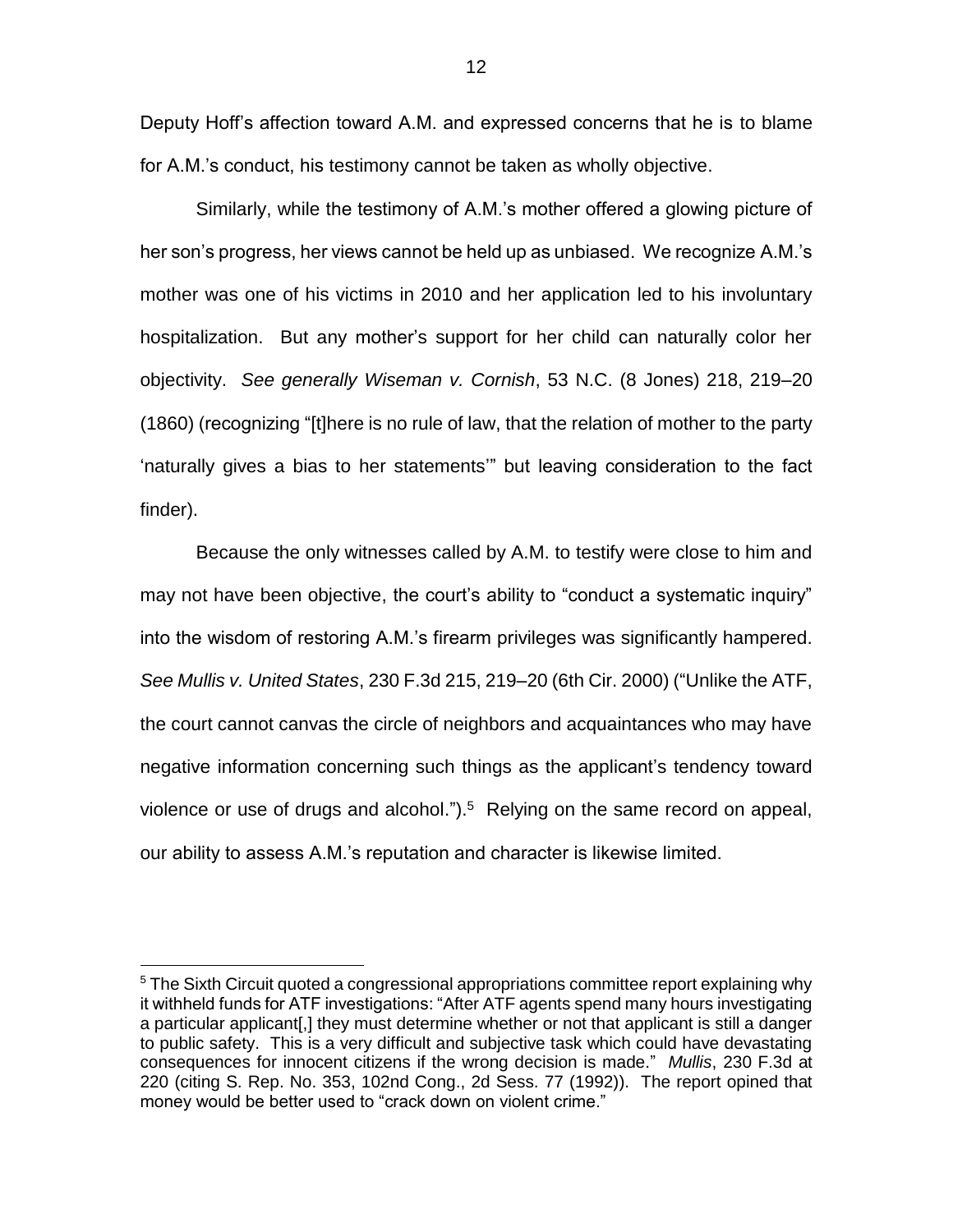Looking to the fourth category of evidence, the record suggests A.M.'s circumstances have changed for the better since his hospitalization in 2010. In those six plus years, he married, started a family, and launched a business. According to the available record, A.M. has weathered these life stressors without any tumult. His criminal history is limited to traffic violations. Still, the district court was somewhat circumspect about A.M.'s progress, identifying A.M.'s "only longterm change" as no longer drinking alcohol to excess.

This case presents a close call. A.M. has shown personal growth and stability since his hospitalization more than six years ago. But we give due deference to the trial court's ability to see and hear A.M. and his character witnesses. The district court signaled it did not believe A.M. had paid sufficient attention to his mental-health and substance-abuse issues. The district court hoped to see "more of a track record" to establish it would not be dangerous to restore A.M.'s firearm privileges. After our de novo review of the record, we also conclude A.M. has not met the first requirement of Iowa Code section 724.31(4).

Because we conclude A.M.'s evidence fell short of showing he will not be likely to act in a manner dangerous to the public safety, we need not determine if restoring his firearm privileges would be contrary to public interest.<sup>6</sup> *See* Iowa Code § 724.31(4).

#### **B. Impact of County Prosecutor's Statement of Support**

 $\overline{a}$ 

<sup>6</sup> The public-interest prong has been called "an amorphous standard." *Pontarelli v. U.S. Dep't of the Treasury*, 285 F.3d 216, 224–25 (3d Cir. 2002). The United States Supreme Court suggested this requirement calls for policy-based decisions but did not explain what policies would be implicated. *See United States v. Bean*, 537 U.S. 71, 77 (2002).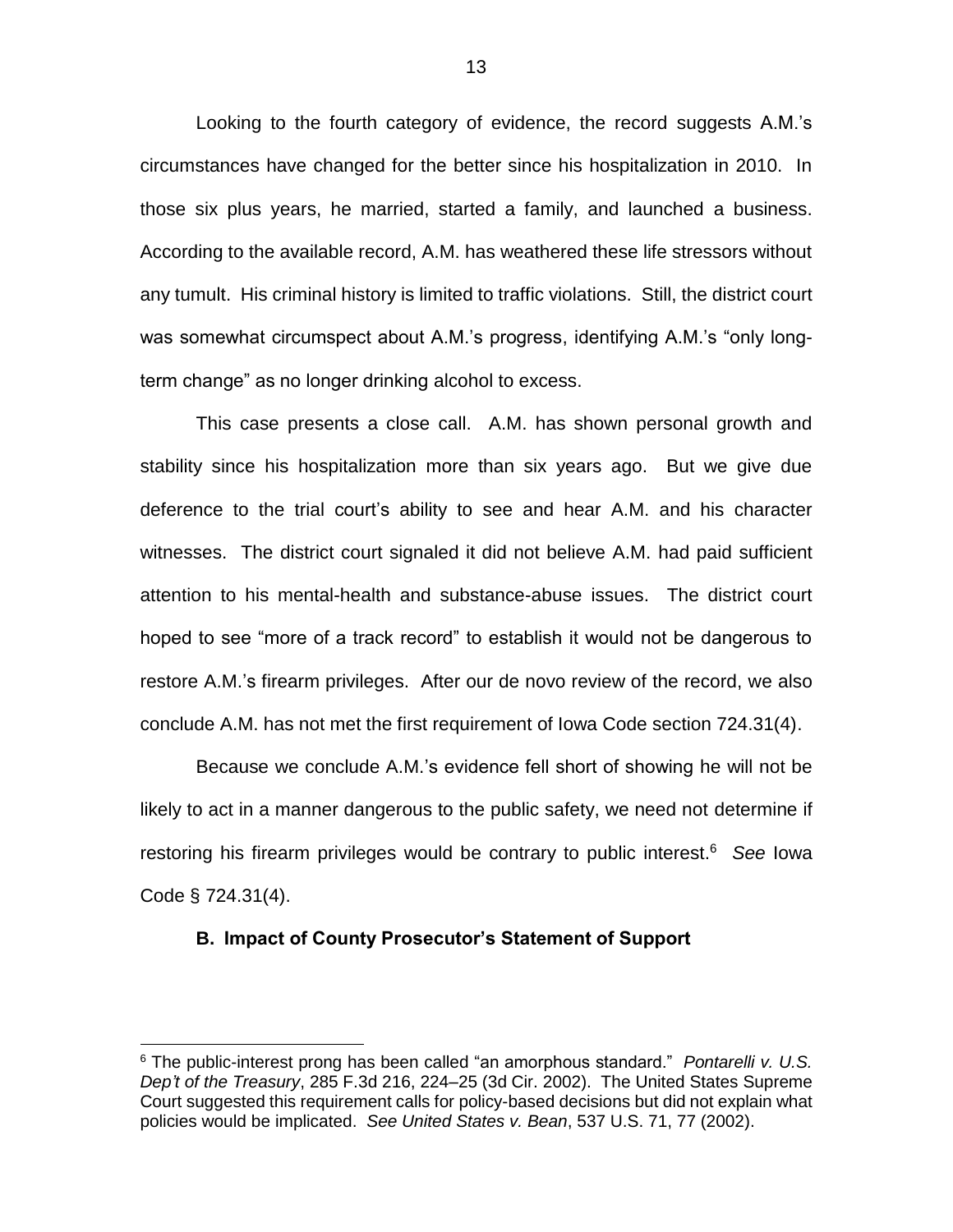A.M. claims the county attorney's statement of support is analogous to reaching a settlement agreement and the district court improperly disregarded it. He argues if all parties are in agreement, why refuse the remedy all parties seek? But A.M.'s argument has two critical flaws. First, the statement of support only indicated the county attorney favored restoration. 7 The legislature anticipated both the county attorney and the DHS may appear at the hearing and offer support for or objection to restoration of the firearm privileges. Iowa Code § 724.31(2). Both appeared here. But the assistant attorney general, appearing on behalf of DHS, did not support the restoration. Second, even if the State's position had been monolithic, ultimately, the district court was required to consider the evidence and make findings. *See* Iowa Code § 724.31(3), (4); *see also In E.C.*, 2015 WL 4112097, at \*9 ("As this case demonstrates, petitions for relief may be unopposed. The court therefore assumes a critical role in scrutinizing an application to assure it meets the statutory requisites."). If the district court rubber-stamped an agreement between A.M. and the State, it would run afoul of the statutory intent requiring the court to base its ruling on evidence rather than an agreement.

### **IV. Conclusion**

 $\overline{a}$ 

A.M. did not offer the quality of evidence necessary to establish he will not be likely to act in a manner dangerous to the public safety. The current denial of relief does not foreclose all opportunities to restore A.M.'s firearm privileges.

 $7$  The statement of support reads: "After full consideration of the testimony and exhibits presented at hearing on November 7th, 2016, being duly held to direct and crossexamination, the county attorney, pursuant to Iowa Code section 724.31(2), supports the relief sought by the petitioner."